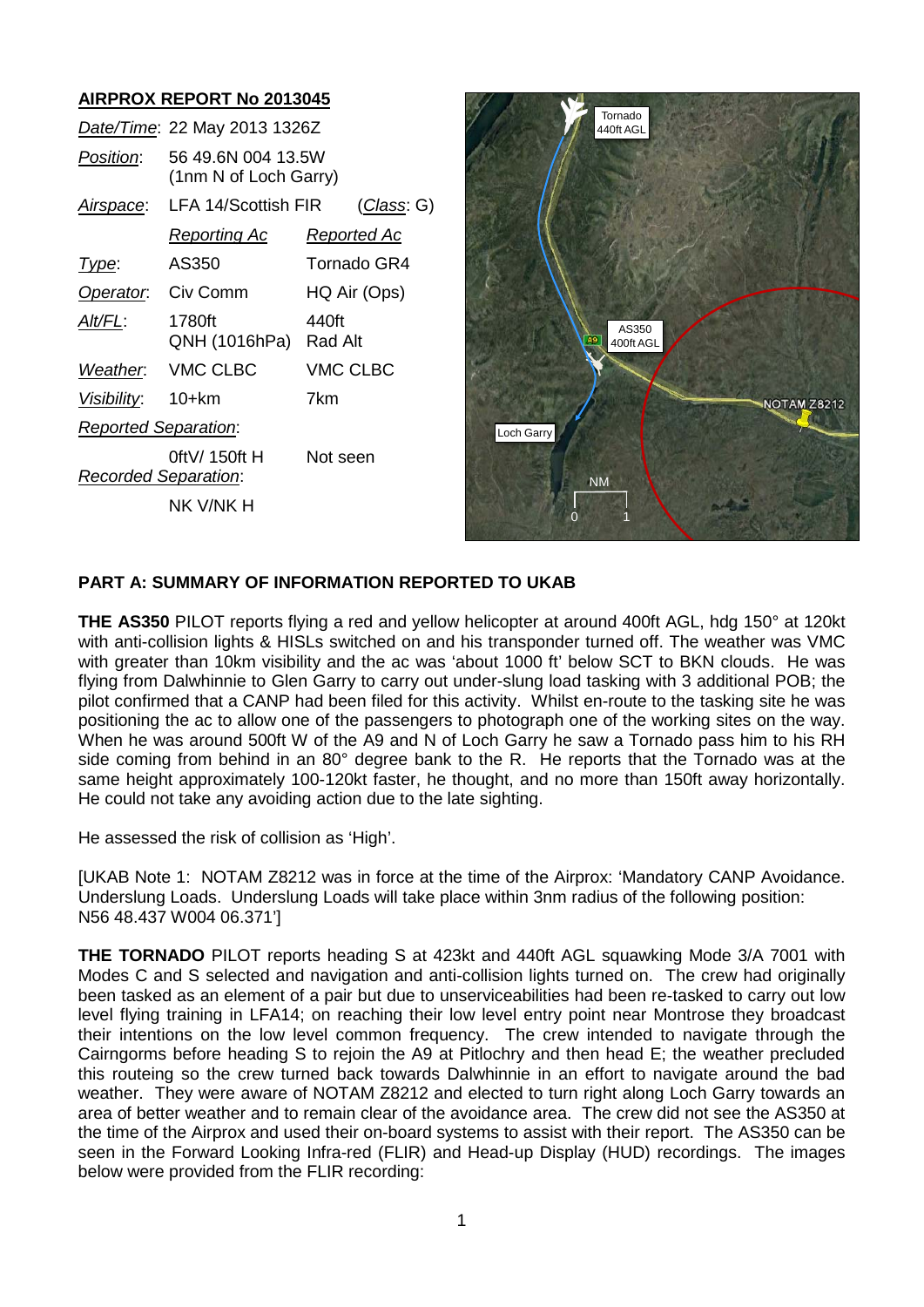

**Figure 1**

Figure 1 shows the image from the FLIR recording as it would have been displayed on the Weapons System Operator's (WSO's) TV1 display at 1326:03. The AS350 first appears as a Thermal Cue at an estimated range of 1050m with a closing speed of 300kt, 7sec prior to the estimated CPA.



**Figure 2**

Figure 2 shows the image from the FLIR recording as it would have been displayed on the WSO's TV1 display at 1326:09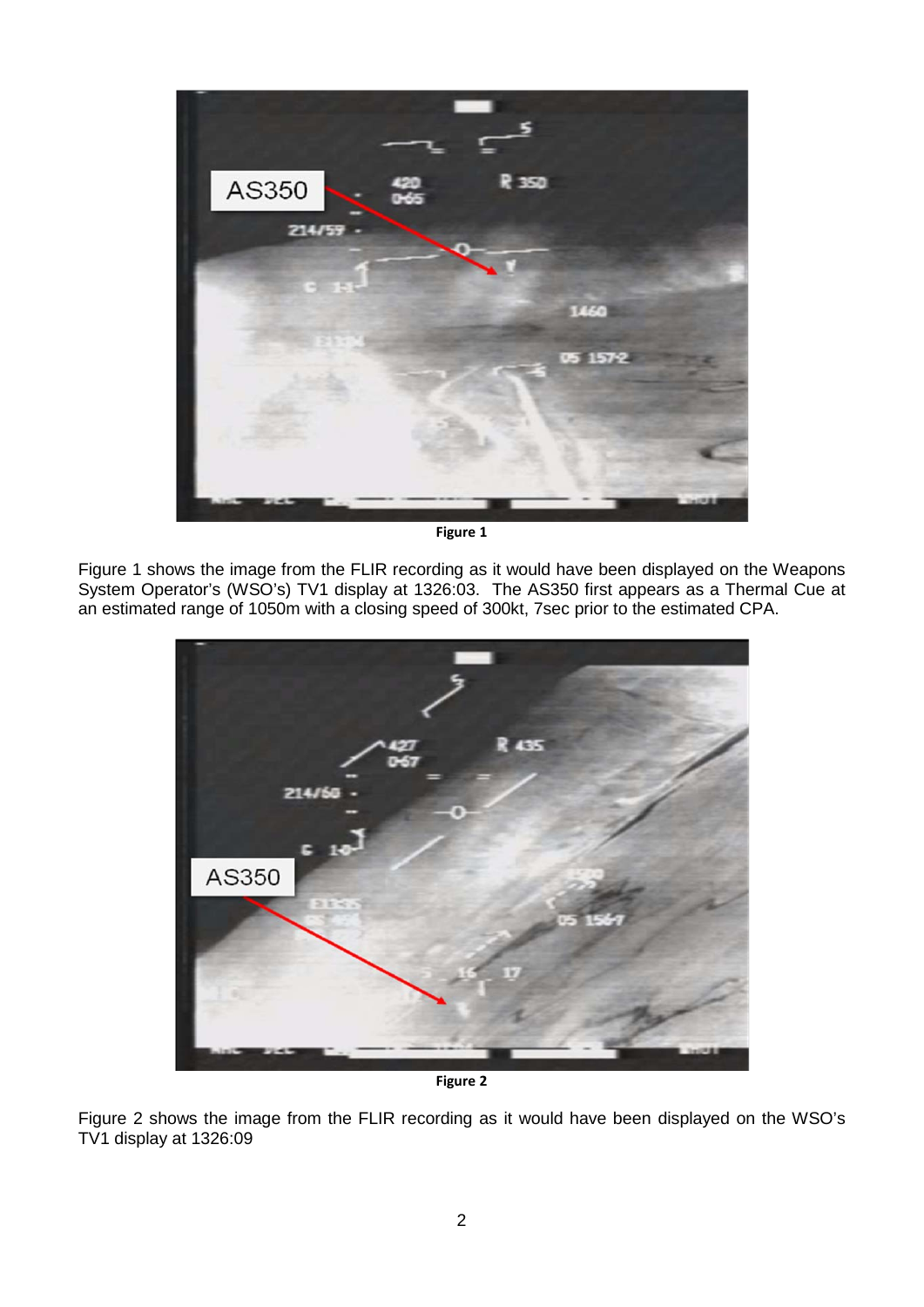

**Figure 3**

Figure 3 shows the image from the HUD recording at 1326:09 (the same time as Figure 2).



**Figure 4**

Figure 4 is the same FLIR image as Figure 1. The red arrow indicates the direction of lateral movement of the AS350 relative to the Tornado.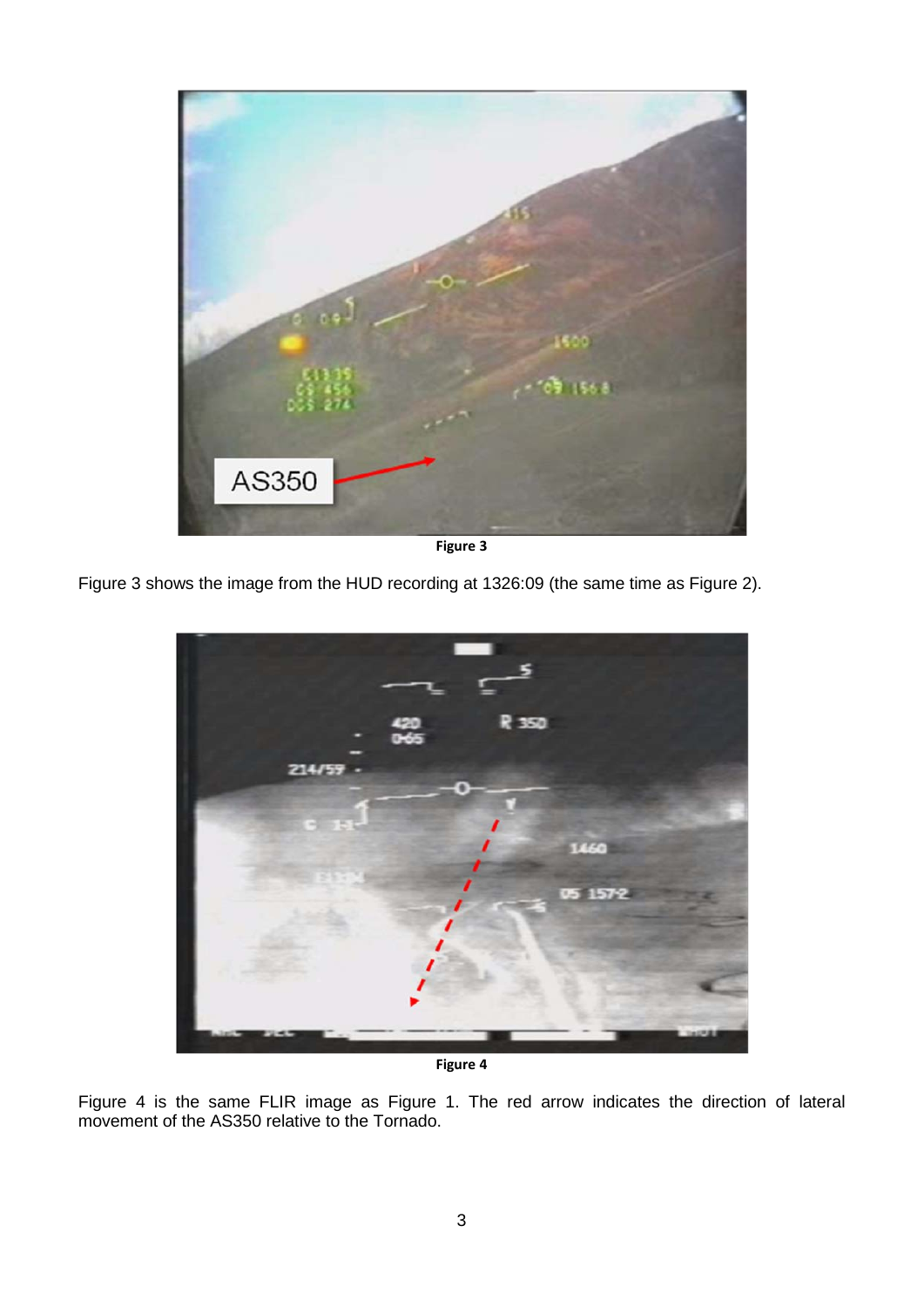**AN EYEWITNESS** reports driving his car N on the A9 just after the Drumochter summit at 1326Z. He saw a red helicopter with, he thought, a gold band heading S flying at around 200m AGL to the W of the road. A Tornado heading S passed the helicopter, at what he assessed to be a similar height, and then turned right across the flight path of the AS350, he thought. [UKAB Note 2: It is unusual to have an unconnected eyewitness to an Airprox but in this case the evidence was clear and relevant and his vehicle was equipped with a tracking device, data from which proved valuable in tracing the ac]

**HQ AIR(OPS)** comments that the incident occurred clear of the area NOTAM'd for use by the AS350; the helicopter was not sighted by the crew. The AS350 is barely perceptible in the HUD and RAF FS requested the operators to review their HUD and windscreen cleanliness practices. In the event, the smearing evident in the lower portion of the HUD display is likely to be on the horizontal projecting glass rather than the HUD glass itself. The operating height of the Tornado was not unusual for low level operations and the 250-1000ft AGL level must be considered by other operators to be a relatively higher risk band. The ongoing programme to fit TCAS to Tornado might reduce the likelihood of a repeat of this type of incident in the near future. All military users of the Low Flying System are required to have a serviceable transponder, making them visible to TCAS-equipped operators.

## **PART B: SUMMARY OF THE BOARD'S DISCUSSIONS**

Information available consisted of the reports from the pilots of both ac, a report and vehicle tracking data from an eye-witness as well as FLIR and HUD videos from the Tornado.

As the helicopter is shown in the FLIR video, a Board Member asked if this would have been easily seen by the Tornado crew. An Advisor answered that whilst the FLIR video can be displayed to both the pilot and the WSO, it would be normal and more effective for the crew to prioritise their external lookout over scanning internal cockpit displays. Although in this event the FLIR cueing indicated the position of the helicopter, it is frequently the case that the FLIR indicates multiple hotspots on the ground thereby disguising potential airborne conflicts. Many previous Airprox have highlighted the problems with prioritising the use of internal displays over visual scanning in the low-level flying environment and it was agreed that the crew were correct to concentrate on external lookout.

All of the Members with fast-jet experience agreed that the helicopter was barely visible in the HUD video and that the video picture was not clear in certain areas. It was likely that any distortion was a result of smearing on the recording equipment so this effect would not have affected the Tornado pilot's lookout. HQ Air is reviewing procedures to ensure that the HUD recording equipment is maintained to produce clearer recordings.

The Tornado pilot had broadcast his entry in to LFA14 on the Low Flying Frequency but as that is a UHF frequency it could not have been heard by the AS350 pilot. It was noted that a VHF frequency would make it easier for civilian traffic in the LFAs to improve their situational awareness but VHF frequencies are already in high demand and, in view of the distances involved in this event, it seemed unlikely that the AS350 pilot would have been able to hear the Tornado crew's call.

Discussion turned to the NOTAM in force regarding the under-slung load tasking of the AS350. It was clear that the Tornado crew had correctly understood and briefed regarding the NOTAM area and they had actively planned their routeing to avoid it. The AS350 was routeing towards the NOTAM area, but was outside it, and was also not engaged in under-slung load activity at the time of the Airprox. Some of the pilot Members felt that operators should include their ingress and exit routes in NOTAMs, as this would help military pilots to deconflict their routes or hone their lookout in the area. The Board agreed this would be good practice but noted that it would not always be practical. As the AS350 pilot was positioning for a photography task it was unlikely that he had much discretion regarding his routing and height selection; the Board agreed that he was as entitled as any other airspace user to be where he was but noted that a height of 440ft increased the likelihood of conflicting with military ac using the low flying system.